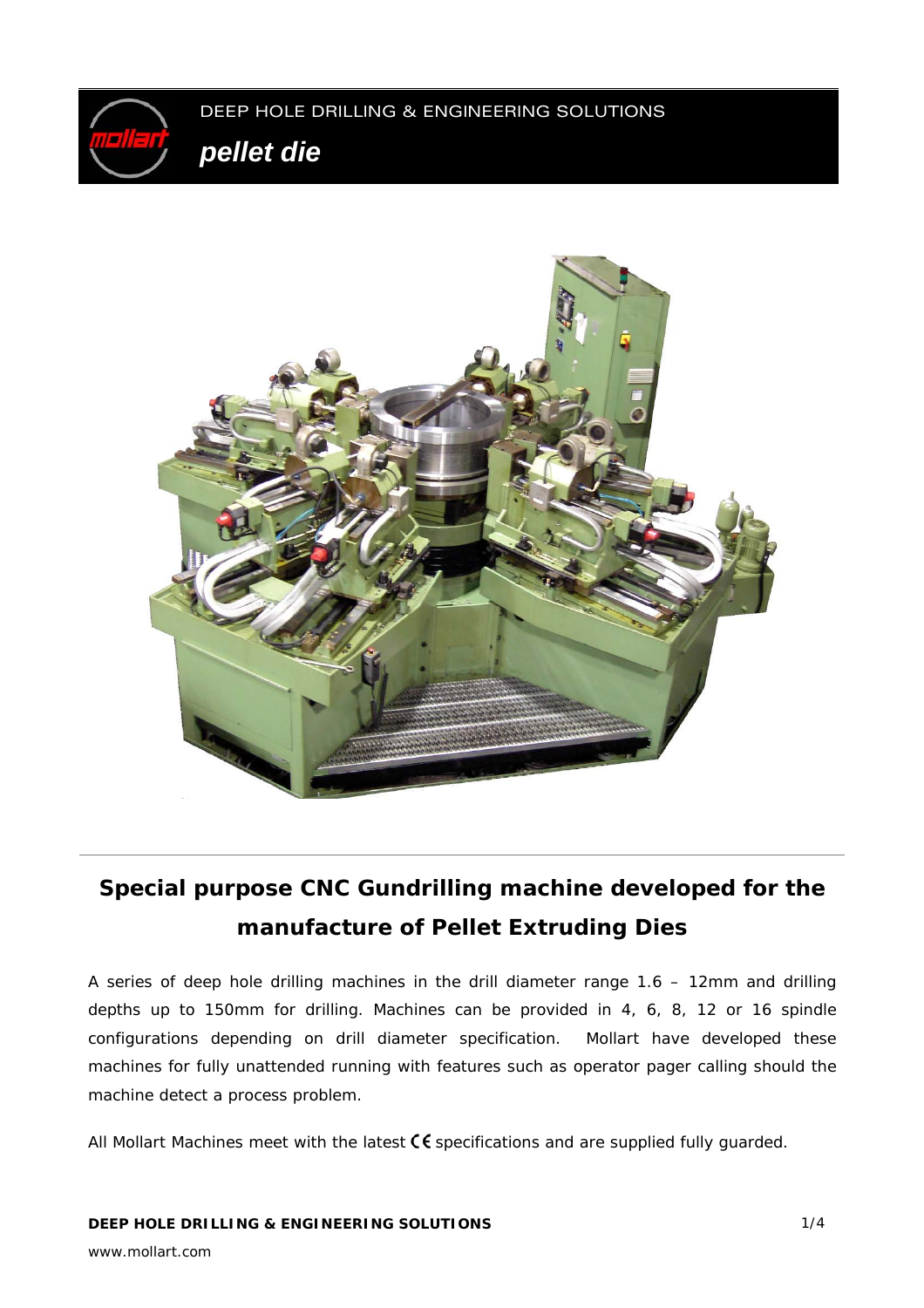### Machine Features & Options



*Dies from 400mm outer diameter to 1500mm outer diameter on the one machine. With all "Chip to Chip" times as low as 3 seconds.*



*Multiple installation being served by one common coolant system.* 



*GE Fanuc CNC Control System with programmable spindle feed rate, drilling depth & Process Monitoring and special Mollart features to assist efficient die production.* 



*Each unit is fitted with sensing switches to enable the machine to seek the die and set the distance before drilling.* 



*Mollart developed drilling spindle with ceramic bearings for spindle speeds up to 14,000 RPM.* 



*Rigid mounted rotating coolant union with pop off facility* 



*Machines fitted with full guarding with access doors to enable loading of components and tool changing.* 



*Work holding options including manual 3 jaw self-centring chucks or hydraulic clamping fixture as an option if required.* 



*Traditional square way designs to give maximum rigidity for maximum tool life and machine longevity.*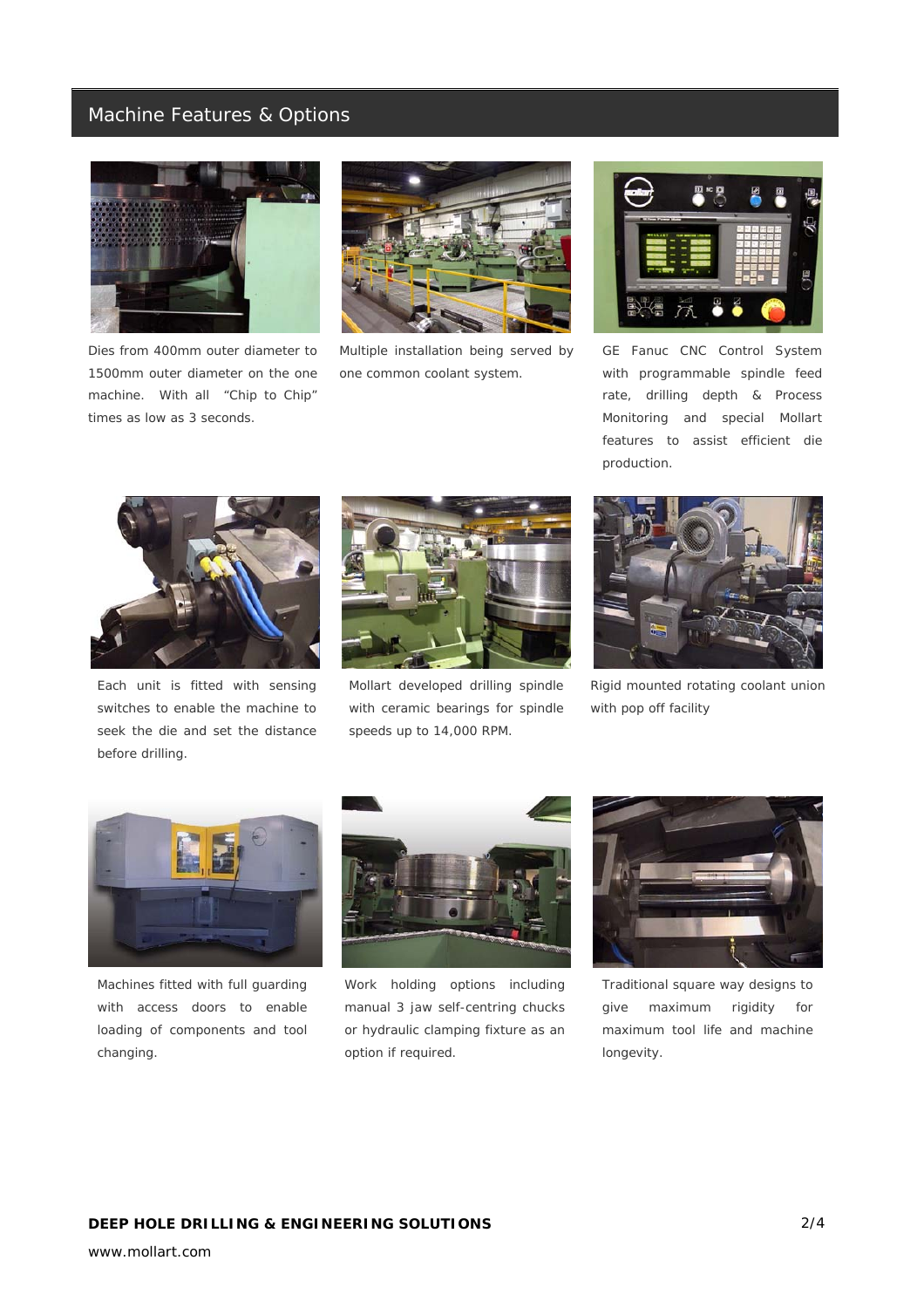# Specification

| <b>Number of Spindles</b>                      | 4, 8, STANDARD (6, 12 or 16 OPTIONAL)                                                                                                             |
|------------------------------------------------|---------------------------------------------------------------------------------------------------------------------------------------------------|
| <b>Gundrilling Diameter Range</b>              | 1.6mm – 6mm or $2 - 12$ mm                                                                                                                        |
| <b>Maximum Drilling depth</b>                  | 150mm                                                                                                                                             |
| Maximum die outside diameter                   | 1500mm                                                                                                                                            |
| Minimum die outside diameter                   | 400mm                                                                                                                                             |
| Y Axis traverse                                | 400mm nominal                                                                                                                                     |
| <b>B</b> axis                                  | Full Fourth Axis $+/-$ 6 sec repeatability                                                                                                        |
| <b>Maximum Weight on Table</b>                 | 2500kg                                                                                                                                            |
| <b>Spindle Nose Bore</b>                       | 10mm (Collet Type)                                                                                                                                |
| A.C. Spindle Motor Power                       | <b>4kW Continuous</b>                                                                                                                             |
| Spindle Speed Range (A.C. Infinitely Variable) | 0 - 14,000 RPM (OPTIONAL 0 - 10,000 RPM)                                                                                                          |
| Drill Feed Range (A.C. Infinitely Variable)    | 0 - 1000mm per minute                                                                                                                             |
| <b>Rapid Traverse Speed</b>                    | 10m/min                                                                                                                                           |
| <b>Tool Kit</b>                                | Spindle Spindle Spanner                                                                                                                           |
| <b>Floor Area of Machine</b>                   | Dependant on machine Variant                                                                                                                      |
| <b>Weight of Machine</b>                       | Four head = $8000Kg$ Eight head = $10,000Kg$                                                                                                      |
| <b>Electrical Supply</b>                       | 400 Volts, 3 Ph, 50 Hertz. (460 Volt 60 Hz<br>available as option.)                                                                               |
| <b>Control Voltage</b>                         | 24 Volts DC                                                                                                                                       |
| <b>Rated Supply Current</b>                    | 63 Amps                                                                                                                                           |
| <b>Control System</b>                          | GE Fanuc Powermate 'iH'                                                                                                                           |
| <b>Mollart Software including Monitoring</b>   | Spindle & Feed Power<br><b>Coolant Pressure</b>                                                                                                   |
| <b>Machine colour</b>                          | Dark Grey base RAL 7043, Light Grey Guards RAL<br>7004 & Yellow opening doors and tread plates<br>RAL 1003. Other colours optional at extra cost. |

All specifications subject to change without prior notice.

## Contact details

### **MOLLART ENGINEERING LTD**

Headquarters • Deep Hole Drilling Machines Manufacturing • Subcontract Deep Hole Drilling with full CNC Machine Shop back-up for complete parts • Exclusive UK Agent for BOTEK Deep Hole Drilling Tools - Gundrills, BTA & Ejector

| <b>Address</b> | Chessington Industrial Estate, Roebuck Rd., CHESSINGTON Surrey, KT9 1EU |
|----------------|-------------------------------------------------------------------------|
| <b>Tel</b>     | 020 8391-2282                                                           |
| Fax            | 020 8391-6628                                                           |
| <b>Email</b>   | mailto: info@mollart.co.uk                                              |
| <b>Contact</b> | Ian Petitt                                                              |